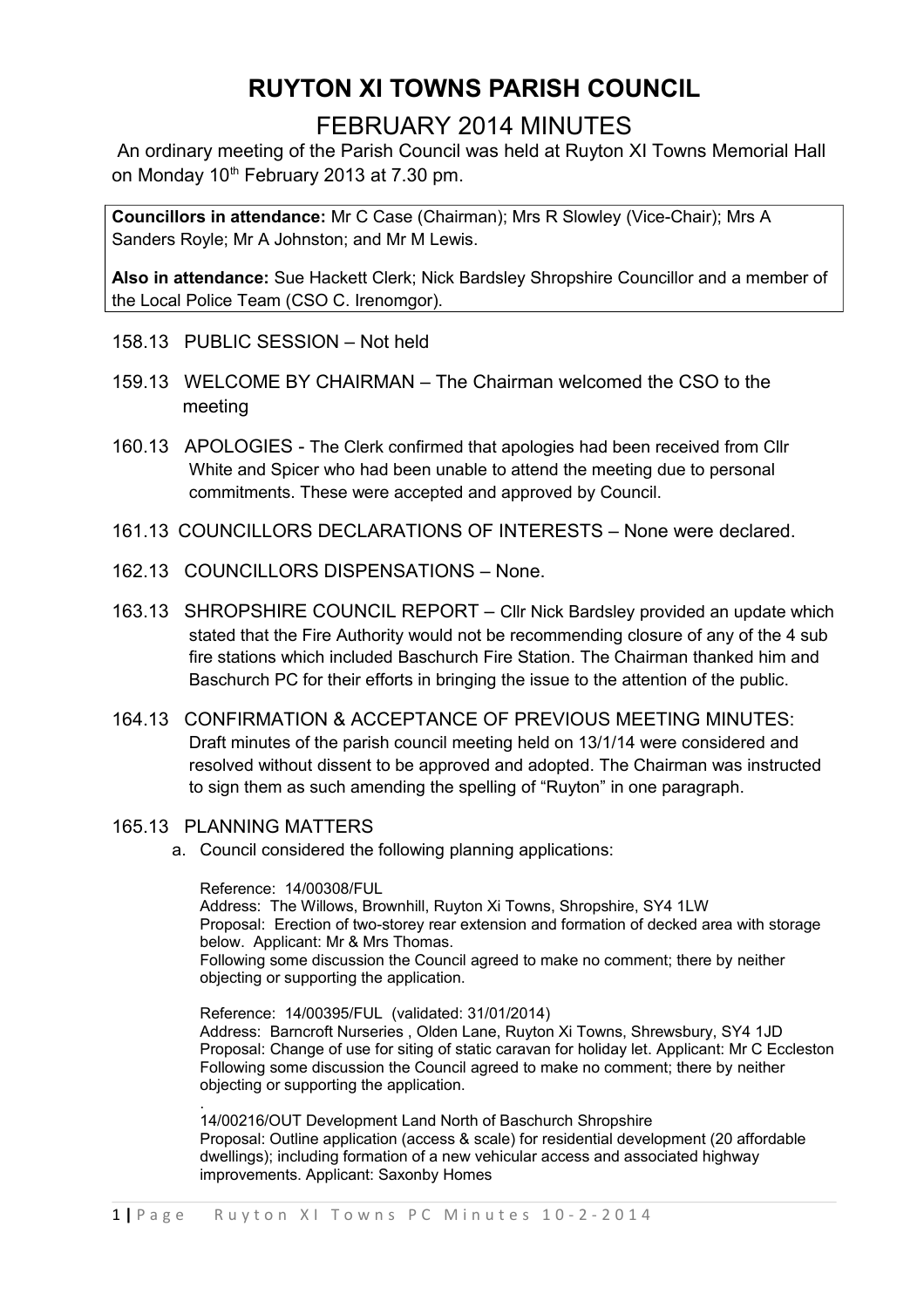Following some discussion the Council agreed to make no comment; there by neither objecting or supporting the application.

b. The Clerk reported on local SC planning application decision made recently:

13/04083/MAW at Startlewood Farm which had been approved under Officer delegation by Shropshire Council. The Parish Council agreed to decline the invitation from Great Ness & Little Ness PC to the formation of a joint group responsible for meeting with the applicant; as they had every confidence in GN&LN PC monitoring the situation.

The following applications were reported as awaiting a SC Planning Decision:

13/04881/FUL Platts Mill Farm, Platts Bridge Ryton XI Towns Conversion of existing outbuilding (previous office premises) to create live/work unit together with erection of building. It was noted that the applicant was in the process of removing the kennels section of the application in light of the comments and concerns raised.

Ref. No: 13/04250/FUL Wigmarsh Poultry Farm Holly Lodge West Felton. Proposal: Erection of 500kW wind turbine with 50m hub height (77m tip height) and associated works

Ref. No: 13/04080/VAR Barn Opposite Eldridge Holding (Butlers Barn) Elbridge Proposal: Variation of Condition 2 attached to Planning Permission 12/03060/FUL to be varied to include PV panels to roof, conservation sun pipe to en suite …

c. SALC PLANNING SESSION  $3^{rd}$  FEB 2013 – The Chairman summarised the effects of The National Planning Policy Framework (NPPF) and its impact on SC Planning Decisions given that SC cannot demonstrate a 5 year housing supply at the moment. This was noted.

#### 166.13 LOCAL REPORTS

- a. Parish Newsletter Deferred. Chairman to provide an update report on progress.
- b. Nesscliffe Heritage Site Advisory Group Cllr Slowley reported that a Cliffe Heritage Working Group was to meet at Little Ness Village Hall in February.
- c. Cllr Allison provided an update on the Hill Fort Project.
- d. CSO Irenomgor provided a report on recent incidents at Pradoe Churchyard and a speed enforcement survey which was planned for later in the year.
- 167.13 HIGHWAYS & FOOTWAY LIGHTING Councillors confirmed that VAS was working and that a street sign required replacement at Arundle Close. Action Clerk to report.
- 168.13 PARISH'S RECREATIONAL SPACES Doctor's Meadow Chairman agreed to follow up on the bench repairs and the need for D Peate to remove tree debris.
- 169.13 FINANCE Council approved the following payments instructing Cllrs Case and Lewis to check and authorise them:

| SO.                                                                                  | Clerk          | £537.33  | Salary payment 20/2/14                        |
|--------------------------------------------------------------------------------------|----------------|----------|-----------------------------------------------|
| CHQ 628                                                                              | Clerk          | £72.84   | Reimbursement travel, Quarterly Broadband/Tel |
| CHQ 629                                                                              | Scottish Power | £345.08* | Annual energy bill for street lighting        |
| CHQ 630                                                                              | Staples        |          | £104.24. Bulk purchase printer cartridges     |
| *Clerk reported on recent correspondence received from Scottish Power informing them |                |          |                                               |
| the tariff was to increase in 2014/15.                                               |                |          |                                               |